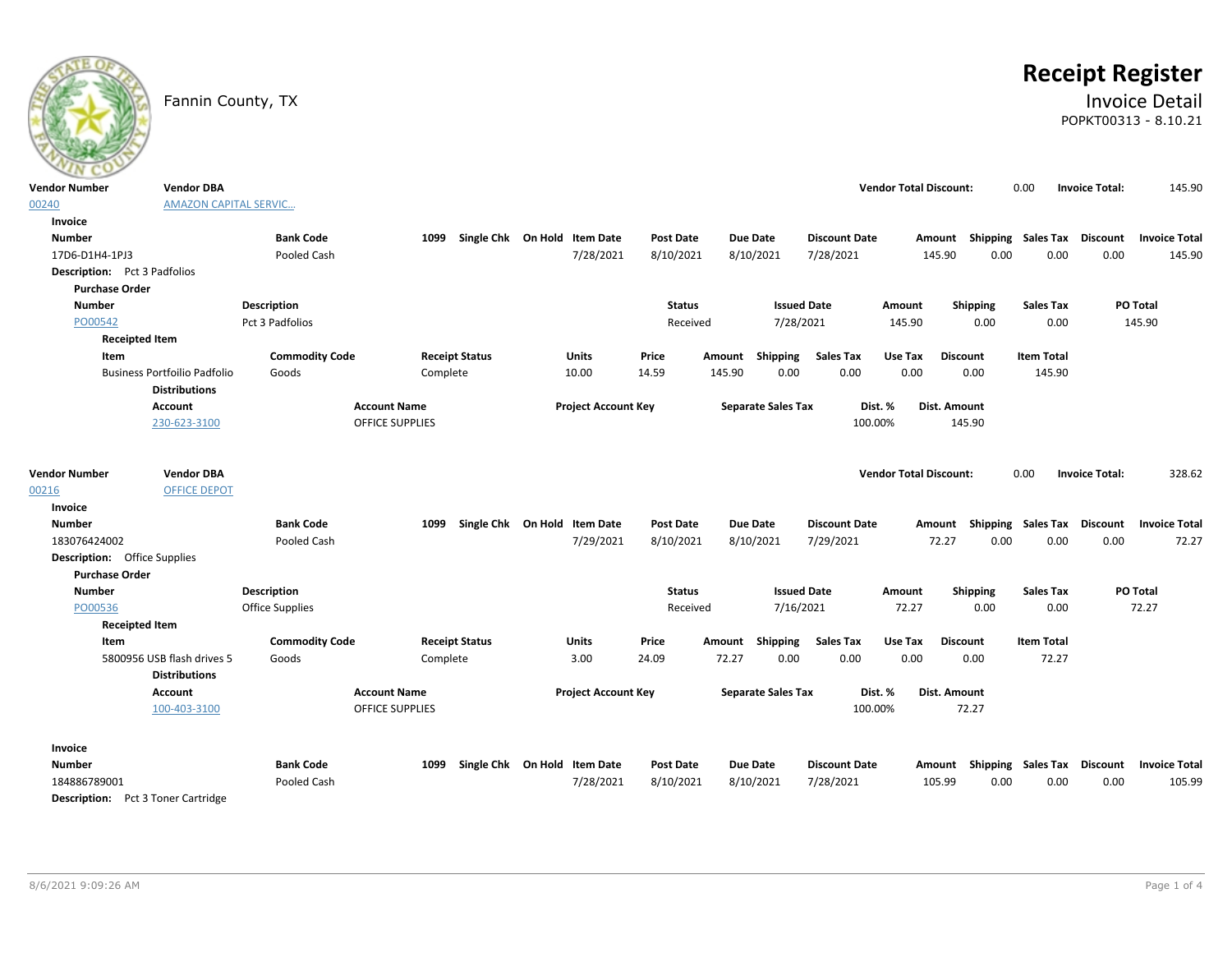| <b>Purchase Order</b>                   |                                       |                        |                         |                                       |                  |                    |                           |                      |                               |                    |                             |                                         |
|-----------------------------------------|---------------------------------------|------------------------|-------------------------|---------------------------------------|------------------|--------------------|---------------------------|----------------------|-------------------------------|--------------------|-----------------------------|-----------------------------------------|
| <b>Number</b>                           |                                       | <b>Description</b>     |                         |                                       | <b>Status</b>    |                    | <b>Issued Date</b>        |                      | Amount                        | <b>Shipping</b>    | <b>Sales Tax</b>            | PO Total                                |
| PO00543                                 |                                       | <b>Toner Cartridge</b> |                         |                                       | Received         |                    | 7/28/2021                 |                      | 105.99                        | 0.00               | 0.00                        | 105.99                                  |
| <b>Receipted Item</b>                   |                                       |                        |                         |                                       |                  |                    |                           |                      |                               |                    |                             |                                         |
| Item                                    |                                       | <b>Commodity Code</b>  | <b>Receipt Status</b>   | Units                                 | Price            |                    | Amount Shipping           | <b>Sales Tax</b>     | Use Tax                       | <b>Discount</b>    | <b>Item Total</b>           |                                         |
| 58A HP Toner                            |                                       | Goods                  | Complete                | 1.00                                  | 105.99           | 105.99             | 0.00                      | 0.00                 | 0.00                          | 0.00               | 105.99                      |                                         |
|                                         | <b>Distributions</b>                  |                        |                         |                                       |                  |                    |                           |                      |                               |                    |                             |                                         |
|                                         | Account                               |                        | <b>Account Name</b>     | <b>Project Account Key</b>            |                  |                    | <b>Separate Sales Tax</b> |                      | Dist. %                       | Dist. Amount       |                             |                                         |
|                                         | 230-623-3100                          |                        | <b>OFFICE SUPPLIES</b>  |                                       |                  |                    |                           |                      | 100.00%                       | 105.99             |                             |                                         |
| Invoice                                 |                                       |                        |                         |                                       |                  |                    |                           |                      |                               |                    |                             |                                         |
| <b>Number</b>                           |                                       | <b>Bank Code</b>       | 1099                    | Single Chk On Hold Item Date          | <b>Post Date</b> |                    | <b>Due Date</b>           | <b>Discount Date</b> |                               | Amount             | Shipping Sales Tax Discount | <b>Invoice Total</b>                    |
| 184920174001                            |                                       | Pooled Cash            |                         | 7/26/2021                             | 8/10/2021        |                    | 8/10/2021                 | 7/26/2021            |                               | 150.36<br>0.00     | 0.00                        | 0.00<br>150.36                          |
| <b>Description:</b> Office Supplies     |                                       |                        |                         |                                       |                  |                    |                           |                      |                               |                    |                             |                                         |
| <b>Purchase Order</b>                   |                                       |                        |                         |                                       |                  |                    |                           |                      |                               |                    |                             |                                         |
| <b>Number</b>                           |                                       | <b>Description</b>     |                         |                                       | <b>Status</b>    |                    | <b>Issued Date</b>        |                      | Amount                        | <b>Shipping</b>    | <b>Sales Tax</b>            | PO Total                                |
| PO00539                                 |                                       | <b>Office Supplies</b> |                         |                                       |                  | Partially Received | 7/20/2021                 |                      | 150.36                        | 0.00               | 0.00                        | 150.36                                  |
| <b>Receipted Item</b>                   |                                       |                        |                         |                                       |                  |                    |                           |                      |                               |                    |                             |                                         |
| Item                                    |                                       | <b>Commodity Code</b>  | <b>Receipt Status</b>   | Units                                 | Price            |                    | Amount Shipping           | <b>Sales Tax</b>     | Use Tax                       | <b>Discount</b>    | <b>Item Total</b>           |                                         |
|                                         | Lexar® JumpDrive® TwistTurn2 US Goods |                        | Complete                | 4.00                                  | 37.59            | 150.36             | 0.00                      | 0.00                 | 0.00                          | 0.00               | 150.36                      |                                         |
|                                         |                                       |                        |                         | 4466743<br><b>Vendor Part Number:</b> |                  |                    |                           |                      |                               |                    |                             |                                         |
|                                         | <b>Distributions</b>                  |                        |                         |                                       |                  |                    |                           |                      |                               |                    |                             |                                         |
|                                         | <b>Account</b>                        |                        | <b>Account Name</b>     | <b>Project Account Key</b>            |                  |                    | <b>Separate Sales Tax</b> |                      | Dist. %                       | Dist. Amount       |                             |                                         |
|                                         | 100-475-3100                          |                        | <b>OFFICE SUPPLIES</b>  |                                       |                  |                    |                           |                      | 100.00%                       | 150.36             |                             |                                         |
|                                         |                                       |                        |                         |                                       |                  |                    |                           |                      |                               |                    |                             |                                         |
| <b>Vendor Number</b>                    | <b>Vendor DBA</b>                     |                        |                         |                                       |                  |                    |                           |                      | <b>Vendor Total Discount:</b> |                    | 0.00                        | 121.56<br><b>Invoice Total:</b>         |
| 00478                                   | <b>REINERT PAPER &amp; CHEMI</b>      |                        |                         |                                       |                  |                    |                           |                      |                               |                    |                             |                                         |
| Invoice                                 |                                       |                        |                         |                                       |                  |                    |                           |                      |                               |                    |                             |                                         |
| <b>Number</b>                           |                                       | <b>Bank Code</b>       | 1099                    | Single Chk On Hold Item Date          | <b>Post Date</b> |                    | Due Date                  | <b>Discount Date</b> |                               | Shipping<br>Amount | <b>Sales Tax</b>            | <b>Discount</b><br><b>Invoice Total</b> |
| 429117                                  |                                       | Pooled Cash            |                         | 8/2/2021                              | 8/10/2021        |                    | 8/10/2021                 | 8/2/2021             |                               | 0.00<br>121.56     | 0.00                        | 0.00<br>121.56                          |
| <b>Description:</b> Janitorial Supplies |                                       |                        |                         |                                       |                  |                    |                           |                      |                               |                    |                             |                                         |
| <b>Purchase Order</b>                   |                                       |                        |                         |                                       |                  |                    |                           |                      |                               |                    |                             |                                         |
| <b>Number</b>                           |                                       | <b>Description</b>     |                         |                                       | <b>Status</b>    |                    | <b>Issued Date</b>        |                      | Amount                        | <b>Shipping</b>    | <b>Sales Tax</b>            | PO Total                                |
| PO00552                                 |                                       | Janitorial Supplies    |                         |                                       | Received         |                    | 8/2/2021                  |                      | 121.56                        | 0.00               | 0.00                        | 121.56                                  |
| <b>Receipted Item</b>                   |                                       |                        |                         |                                       |                  |                    |                           |                      |                               |                    |                             |                                         |
| Item                                    |                                       | <b>Commodity Code</b>  | <b>Receipt Status</b>   | Units                                 | Price            | Amount             | <b>Shipping</b>           | <b>Sales Tax</b>     | Use Tax                       | <b>Discount</b>    | <b>Item Total</b>           |                                         |
| Gloves                                  |                                       | Goods                  | Complete                | 2.00                                  | 17.61            | 35.22              | 0.00                      | 0.00                 | 0.00                          | 0.00               | 35.22                       |                                         |
|                                         | <b>Distributions</b>                  |                        |                         |                                       |                  |                    |                           |                      |                               |                    |                             |                                         |
|                                         | <b>Account</b>                        |                        | <b>Account Name</b>     | <b>Project Account Key</b>            |                  |                    | <b>Separate Sales Tax</b> |                      | Dist. %                       | Dist. Amount       |                             |                                         |
|                                         | 100-513-3320                          |                        | <b>JANITOR SUPPLIES</b> |                                       |                  |                    |                           |                      | 100.00%                       | 35.22              |                             |                                         |
| <b>Receipted Item</b>                   |                                       |                        |                         |                                       |                  |                    |                           |                      |                               |                    |                             |                                         |
| Item                                    |                                       | <b>Commodity Code</b>  | <b>Receipt Status</b>   | Units                                 | Price            |                    | Amount Shipping           | <b>Sales Tax</b>     | Use Tax                       | <b>Discount</b>    | <b>Item Total</b>           |                                         |
| Gloves                                  |                                       | Goods                  | Complete                | 2.00                                  | 17.61            | 35.22              | 0.00                      | 0.00                 | 0.00                          | 0.00               | 35.22                       |                                         |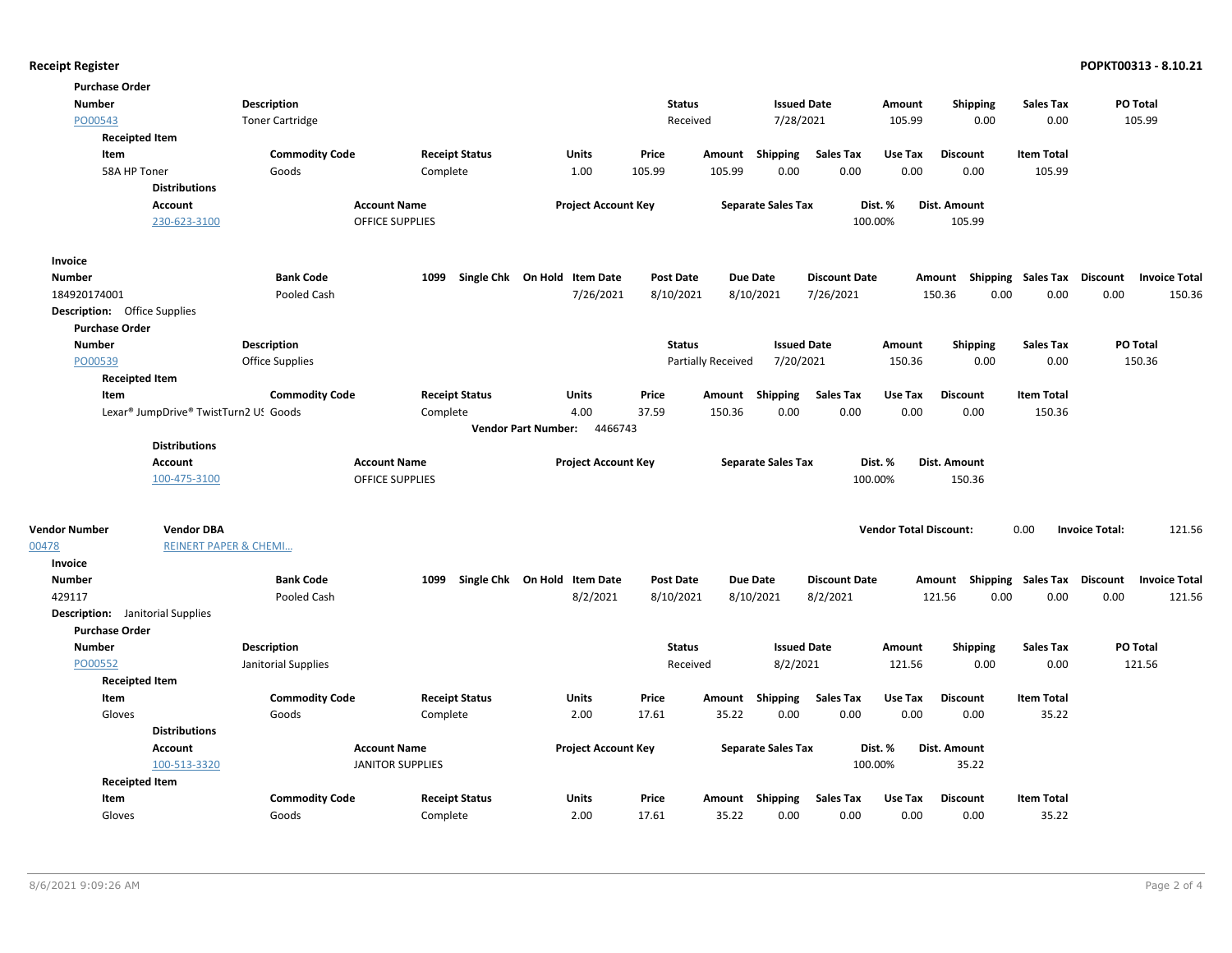|                      | <b>Distributions</b>  |                           |                         |                            |       |                |                           |                  |         |                 |                      |  |
|----------------------|-----------------------|---------------------------|-------------------------|----------------------------|-------|----------------|---------------------------|------------------|---------|-----------------|----------------------|--|
|                      | Account               | <b>Account Name</b>       |                         | <b>Project Account Key</b> |       |                | <b>Separate Sales Tax</b> |                  | Dist. % | Dist. Amount    |                      |  |
|                      | 100-511-3320          |                           | <b>JANITOR SUPPLIES</b> |                            |       |                |                           |                  | 100.00% | 35.22           |                      |  |
|                      | <b>Receipted Item</b> |                           |                         |                            |       |                |                           |                  |         |                 |                      |  |
|                      | Item                  | <b>Commodity Code</b>     | <b>Receipt Status</b>   | Units                      | Price | Amount         | Shipping                  | <b>Sales Tax</b> | Use Tax | <b>Discount</b> | <b>Item Total</b>    |  |
|                      | Jumbo Toilet Paper    | Goods                     | Complete                | 1.00                       | 28.23 | 28.23          | 0.00                      | 0.00             | 0.00    | 0.00            | 28.23                |  |
|                      | <b>Distributions</b>  |                           |                         |                            |       |                |                           |                  |         |                 |                      |  |
|                      | Account               | <b>Account Name</b>       |                         | <b>Project Account Key</b> |       |                | <b>Separate Sales Tax</b> |                  | Dist. % | Dist. Amount    |                      |  |
|                      | 100-518-3320          |                           | <b>JANITOR SUPPLIES</b> |                            |       |                |                           |                  | 100.00% | 28.23           |                      |  |
|                      | <b>Receipted Item</b> |                           |                         |                            |       |                |                           |                  |         |                 |                      |  |
|                      | Item                  | <b>Commodity Code</b>     | <b>Receipt Status</b>   | Units                      | Price | Amount         | Shipping                  | <b>Sales Tax</b> | Use Tax | <b>Discount</b> | <b>Item Total</b>    |  |
|                      | M/F Paper towels      | Goods                     | Complete                | 1.00                       | 22.89 | 22.89          | 0.00                      | 0.00             | 0.00    | 0.00            | 22.89                |  |
|                      | <b>Distributions</b>  |                           |                         |                            |       |                |                           |                  |         |                 |                      |  |
|                      | Account               | <b>Account Name</b>       |                         | <b>Project Account Key</b> |       |                | <b>Separate Sales Tax</b> |                  | Dist. % | Dist. Amount    |                      |  |
|                      | 100-518-3320          |                           | <b>JANITOR SUPPLIES</b> |                            |       |                |                           |                  | 100.00% | 22.89           |                      |  |
|                      |                       |                           |                         |                            |       |                |                           |                  |         |                 |                      |  |
| <b>Packet Totals</b> |                       |                           |                         |                            |       |                |                           |                  |         |                 |                      |  |
| <b>Vendors:</b><br>3 | Invoices: 5           | <b>Purchase Orders: 5</b> |                         | <b>Amount: 596.08</b>      |       | Shipping: 0.00 |                           | Tax: 0.00        |         | Discount: 0.00  | Total Amount: 596.08 |  |